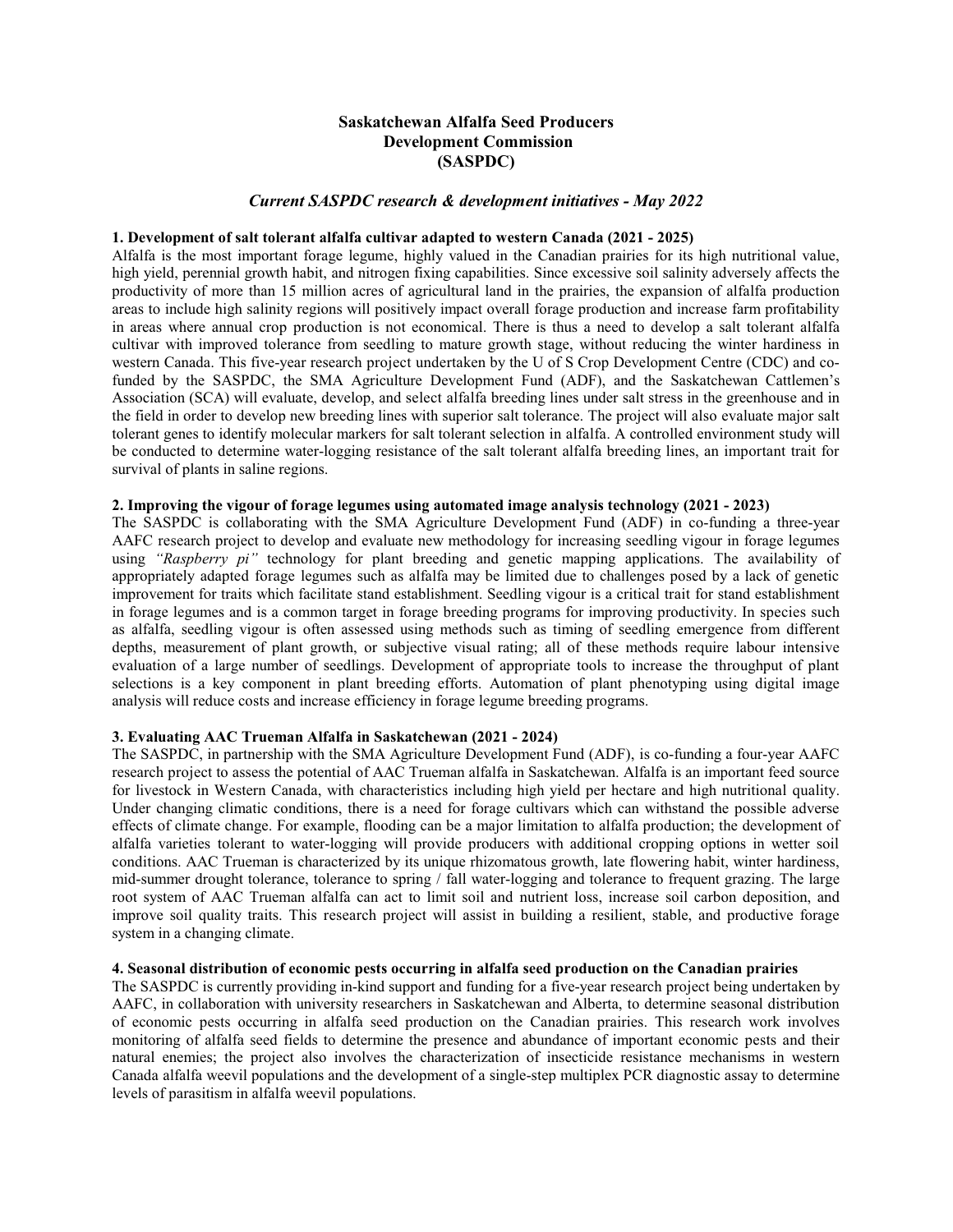# **5. Monitoring of parasites and disease in Saskatchewan alfalfa leafcutting bee populations**

Saskatchewan alfalfa seed producers are committed to insuring that the province's alfalfa leafcutting bee populations are free of parasites and disease. The SASPDC supports the Canadian Cocoon Testing Centre (CCTC - Brooks), which evaluates alfalfa leafcutting bee samples from producers throughout western Canada; the SASPDC encourages Saskatchewan producers to submit samples to the CCTC for determination of bee quality, including testing for parasites and disease, in order to assist producers in maintaining high quality bee populations. Data collected from Saskatchewan alfalfa leafcutting bee samples evaluated by the CCTC is carefully analysed to assist in alfalfa leafcutting bee quality control.

# **6. SASPDC alfalfa seed production disease control / agrology monitoring initiative**

The SASPDC alfalfa disease research project was initiated in 2001 with producer-cooperators establishing largescale fungicide treatment plots in alfalfa seed fields at locations throughout the province; the research project was subsequently expanded to include the collection of weather data. The objectives of this research project have been to develop fungicide application recommendations and to utilize weather data in order to predict disease potential / disease severity. Saskatchewan alfalfa seed producers have utilized information from this research project in making fungicide application decisions. The current SASPDC disease control / agrology monitoring initiative, undertaken during the 2009 through 2021 field seasons in collaboration with alfalfa seed producers throughout the province, has involved evaluating alfalfa disease risk and providing recommendations to control alfalfa disease.

### **7. Development of Locally Adapted Alfalfa Cultivars in Saskatchewan**

The objective of this alfalfa breeding project, undertaken by the U of S Crop Development Centre (CDC), is to create new alfalfa populations by intercrossing alfalfa plants collected from long-term alfalfa seed production and alfalfa grazing sites. Research involves assessment of alfalfa cultivar gene expression in response to grazing, identification of top-yielding alfalfa cultivars and top-performing creeping rooted alfalfa cultivars, and evaluation of alfalfa cultivar performance in Saskatchewan. Work also includes intercrossing of the genotypes from topperforming alfalfa cultivars to create new alfalfa breeding lines, along with testing of the performance and forage yield of these new lines in replicated field plots. This alfalfa breeding project is supported by the SASPDC and cofunded by the SMA Agriculture Development Fund (ADF) and the Western Grains Research Foundation (WGRF).

# **8. Comprehensive initiative in support of the registration of crop protection products**

In order to facilitate the minor use registration of crop protection products required by the alfalfa seed industry, the SASPDC is a member of the Prairie Pesticide Minor Use Consortium (PPMUC). This consortium of western Canadian producer organizations works to obtain user-requested minor use label expansions (URMULE) for crop protection products currently registered in Canada on other crops, user-requested minor use registrations (URMUR) for crop protection products registered in the USA or OECD countries but not in Canada, and emergency crop protection product registrations. Membership in the PPMUC allows the SASPDC to obtain minor use registrations for fungicides, herbicides, and insecticides which are important management tools for use in alfalfa seed production.

### *Recent SASPDC research & development initiatives*

### **1. Alfalfa leafcutting bee parasite and disease control research**

The alfalfa leafcutting bee is an important pollinator of alfalfa grown for seed production, used by Saskatchewan alfalfa seed producers as a dependable pollinator for over forty years. Factors limiting alfalfa leafcutting bee reproduction include infestations of chalcid parasites and incidence of fungal pathogens. Since these factors have the potential to damage Saskatchewan alfalfa leafcutting bee populations, the objective of research undertaken by the SASPDC has been to develop parasite and disease control strategies to assist Saskatchewan alfalfa seed producers in maintaining high quality alfalfa leafcutting bee populations, enhancing bee reproduction and alfalfa seed production. Parasite control research has involved investigation into the use of essential oil / volatile organic compounds, along with evaluation of a potential parasite male-killing bacterium. Disease control research has involved work with antimicrobial compounds and evaluation of pollinator bio-control vector technology. Utilization of newly-developed parasite and disease control strategies by producers increases the value of Saskatchewan alfalfa leafcutting bees as pollinators in the hybrid canola seed production and blueberry production sectors, and in conventional alfalfa seed production export markets. The SASPDC alfalfa leafcutting bee research project "Development of new strategies for control of parasites and disease in alfalfa leafcutting bee populations" was co-funded by the SASPDC, the SMA Agriculture Development Fund (ADF), and the Western Grains Research Foundation (WGRF Endowment Fund).